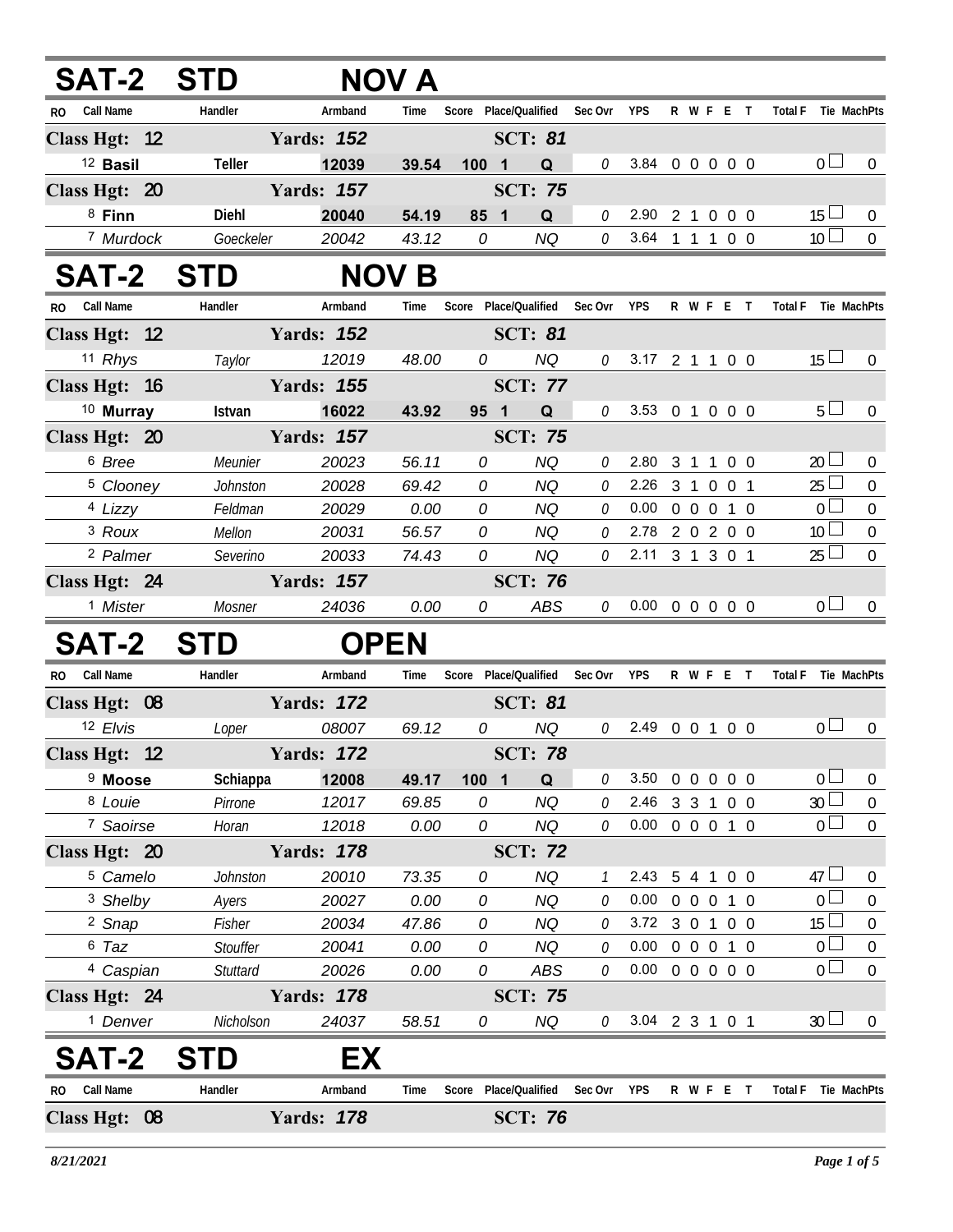|           | 106 Amara          | LaGrassa       | 08016             | 62.01 | 100 1                          | Q                     | 0            | 2.87 0 0 0 0 0             |                |                   |            | 0 <sub>0</sub>                | $\overline{0}$   |
|-----------|--------------------|----------------|-------------------|-------|--------------------------------|-----------------------|--------------|----------------------------|----------------|-------------------|------------|-------------------------------|------------------|
|           | Class Hgt: 12      |                | <b>Yards: 178</b> |       |                                | <b>SCT: 71</b>        |              |                            |                |                   |            |                               |                  |
|           | 90 Bruno           | Weiss          | 12196             | 81.30 | 0                              | <b>NQ</b>             | 10           | 2.19                       |                | 200               | $0\quad 0$ | $40\Box$                      | $\overline{0}$   |
|           | 89 Maverick        | Edel           | 12197             | 85.99 | 0                              | <b>NQ</b>             | 14           | 2.07                       |                | 4 0 1 0 0         |            | 62                            | $\mathbf 0$      |
|           | Class Hgt: 16      |                | <b>Yards: 185</b> |       |                                | <b>SCT: 70</b>        |              |                            |                |                   |            |                               |                  |
|           | 58 Quicksilver     | Dershowitz     | 16198             | 0.00  | 0                              | <b>NQ</b>             | 0            | 0.00                       | $0\quad 0$     | $\overline{0}$    | $1\quad0$  | 0 <sub>0</sub>                | $\overline{0}$   |
|           | 57 Neutrino        | Reichert       | 16199             | 0.00  | 0                              | <b>NQ</b>             | 0            | 0.00                       |                | 0 0 0 1 0         |            | $\overline{0}$                | $\boldsymbol{0}$ |
|           | 56 Mattie          | Schroeder      | 16200             | 66.44 | 0                              | <b>NQ</b>             | 0            | 2.78                       |                | 1 0 0 0 0         |            | $5\Box$                       | $\mathbf 0$      |
|           | 55 Sierra          | Dershowitz     | 16201             | 0.00  | 0                              | <b>NQ</b>             | 0            | 0.00                       |                | 0 0 0 1 0         |            | $\overline{0}$                | $\mathbf 0$      |
|           | Class Hgt: 20      |                | <b>Yards: 191</b> |       |                                | <b>SCT: 67</b>        |              |                            |                |                   |            |                               |                  |
|           | 41 <b>Ive</b>      | <b>Buchma</b>  | 20205             | 50.21 | 100<br>$\overline{\mathbf{1}}$ | Q                     | 0            | 3.80                       | $0\quad 0$     | $\overline{0}$    | $0\quad 0$ | 0 <sup>1</sup>                | $\overline{0}$   |
|           | 40 Merry           | Rimmer         | 20208             | 55.43 | 0                              | <b>NQ</b>             | 0            | 3.45                       | 0 <sub>1</sub> | $\overline{0}$    | $0\quad 0$ | 5 L                           | $\pmb{0}$        |
|           | 37 Jem             | <b>Samuels</b> | 20211             | 52.98 | 0                              | <b>NQ</b>             | 0            | 3.61                       | 0 <sub>1</sub> | $\overline{0}$    | $0\quad 0$ | $5 \Box$                      | $\mathbf 0$      |
|           | 36 Chaka Khan      | Shea-Zackin    | 20212             | 53.99 | 0                              | <b>NQ</b>             | 0            | 3.54                       | $1\quad1$      | $\overline{0}$    | $0\quad 0$ | 10 <sup>L</sup>               | $\mathbf 0$      |
|           | 35 Aurelia         | Stuttard       | 20009             | 0.00  | 0                              | <b>ABS</b>            | 0            | 0.00                       |                | $0\quad 0\quad 0$ | $0\quad 0$ | $\overline{0}$                | $\mathbf 0$      |
|           | 39 Indy            | Chirichella    | 20209             | 0.00  | 0                              | ABS                   | 0            | 0.00                       |                | $0\quad 0\quad 0$ | $0\quad 0$ | 0 <sup>1</sup>                | $\boldsymbol{0}$ |
|           | 38 Twitch          | Severino       | 20210             | 0.00  | 0                              | ABS                   | 0            | 0.00                       |                | 0 0 0 0 0         |            | $\overline{0}$                | $\overline{0}$   |
|           | Class Hgt: 24      |                | <b>Yards: 191</b> |       |                                | <b>SCT: 71</b>        |              |                            |                |                   |            |                               |                  |
|           | 7 Wizard           | Armstrong      | 24213             | 54.52 | 0                              | <b>NQ</b>             | $\mathcal O$ | 3.50                       |                | 0 0 1 0 0         |            | 0 <sub>0</sub>                | $\pmb{0}$        |
|           | 6 Journey          | Wirkowski      | 24214             | 0.00  | 0                              | ABS                   | 0            | $0.00 \t0 \t0 \t0 \t0 \t0$ |                |                   |            | $\overline{0}$                | $\mathbf 0$      |
|           | SAT-2              | <b>STD</b>     | <b>MAS</b>        |       |                                |                       |              |                            |                |                   |            |                               |                  |
|           |                    |                |                   |       |                                |                       |              |                            |                |                   |            |                               |                  |
| <b>RO</b> | Call Name          | Handler        | Armband           | Time  |                                | Score Place/Qualified | Sec Ovr      | <b>YPS</b>                 |                | R W F E T         |            | <b>Total F</b><br>Tie MachPts |                  |
|           | Class Hgt: 08      |                | <b>Yards: 178</b> |       |                                | <b>SCT: 76</b>        |              |                            |                |                   |            |                               |                  |
|           | 99 Brazen          | Thompson       | 08084             | 0.00  | 0                              | <b>NQ</b>             | 0            | 0.00                       |                | $0\quad 0\quad 0$ | $1\quad0$  | 0 <sub>0</sub>                | $\pmb{0}$        |
|           | 104 Tess           | Ranieri        | 08085             | 86.11 | 0                              | <b>NQ</b>             | 10           | 2.07                       |                | 200               | $0\quad 0$ | 40 <sup>1</sup>               | $\pmb{0}$        |
|           | 103 ZoomZoom       | LaGrassa       | 08086             | 60.85 | 0                              | <b>NQ</b>             | 0            | 2.93                       |                | 1 1 0 0 0         |            | 10 <sup>L</sup>               | $\boldsymbol{0}$ |
|           | 102 Buster         | Soccodato      | 08087             | 53.04 | 0                              | <b>NQ</b>             | 0            | 3.36                       |                | 0 0 1 0 0         |            | 0 <sub>0</sub>                | $\boldsymbol{0}$ |
|           | 101 Nash           | Spence         | 08090             | 0.00  | 0                              | <b>NQ</b>             | 0            | 0.00                       |                | 0 0 0 1 0         |            | $\overline{0}$                | $\mathbf 0$      |
|           | 100 Scrappy        | LaGrassa       | 08093             | 61.86 | 0                              | <b>NQ</b>             | 0            | 2.88                       |                | 2 0 0 0 0         |            | 10 <sup>L</sup>               | 0                |
|           | 105 Julian         | Shea-Zackin    | 08082             | 0.00  | 0                              | ABS                   | 0            | 0.00                       |                | 0 0 0 0 0         |            | $\overline{0}$                | $\mathbf 0$      |
|           | Class Hgt: 12      |                | <b>Yards: 178</b> |       |                                | <b>SCT: 71</b>        |              |                            |                |                   |            |                               |                  |
|           | 84 Pivot           | Waldron        | 12103             | 37.00 | 100 1                          | Q                     | 0            | 4.81                       |                | 00000             |            | 0 L                           | 34               |
|           | 86 Targhee         | Schroeder      | 12097             | 37.49 | 100 2                          | $\mathbf Q$           | 0            | 4.75                       |                | 0 0 0 0 0         |            | 0 <sub>0</sub>                | 33               |
|           | $72$ Ty            | May            | 12116             | 39.17 | 100 <sub>3</sub>               | Q                     | 0            | 4.54                       |                | $0\quad 0\quad 0$ | $0\quad 0$ | 0 l                           | 31               |
|           | 76 Mixer           | Schroeder      | 12111             | 41.26 | 100 4                          | Q                     | 0            | 4.31                       |                | $0\quad 0\quad 0$ | $0\quad 0$ | 0 <sub>0</sub>                | 29               |
|           | 77 OBX             | Kellar         | 12110             | 48.56 | 100                            | Q                     | 0            | 3.67                       |                | 00000             |            | 0 L                           | 22               |
|           | 80 Misha           | <b>Szakacs</b> | 12107             | 50.90 | 100                            | Q                     | 0            | 3.50                       |                | 0 0 0 0 0         |            | 0 <sub>0</sub>                | 20               |
|           | 83 Gunner          | Lang           | 12104             | 52.22 | 100                            | Q                     | 0            | 3.41                       |                | $0\quad 0\quad 0$ | $0\quad 0$ | 0 L                           | 18               |
|           | 88 Starz           | LaGrassa       | 12094             | 53.30 | 100                            | $\mathbf Q$           | 0            | 3.34                       |                | 0 0 0 0 0         |            | 0 <sub>0</sub>                | 17               |
|           | 78 Cheyenne        | <b>Ulissi</b>  | 12109             | 61.00 | 100                            | Q                     | 0            | 2.92                       |                | 00000             |            | $0\Box$                       | 10               |
|           | 82 Pippi           | Cornelius      | 12105             | 63.01 | 100                            | Q                     | 0            | 2.82                       |                | 0 0 0 0 0         |            | $\overline{0}$                | $\overline{7}$   |
|           | 74 Star            | Dershowitz     | 12114             | 63.57 | 100                            | Q                     | 0            | 2.80                       | $0\quad 0$     | $\overline{0}$    | $0\quad 0$ | 0 <sub>0</sub>                | $\overline{7}$   |
|           | 87 Chew<br>85 Trek | Ulissi         | 12095             | 59.92 | 0                              | <b>NQ</b>             | 0            | 2.97<br>3.82 2 1 1 0 0     |                | 0 1 0 0 0         |            | 5 <sub>1</sub><br>$15 \Box$   | $\overline{0}$   |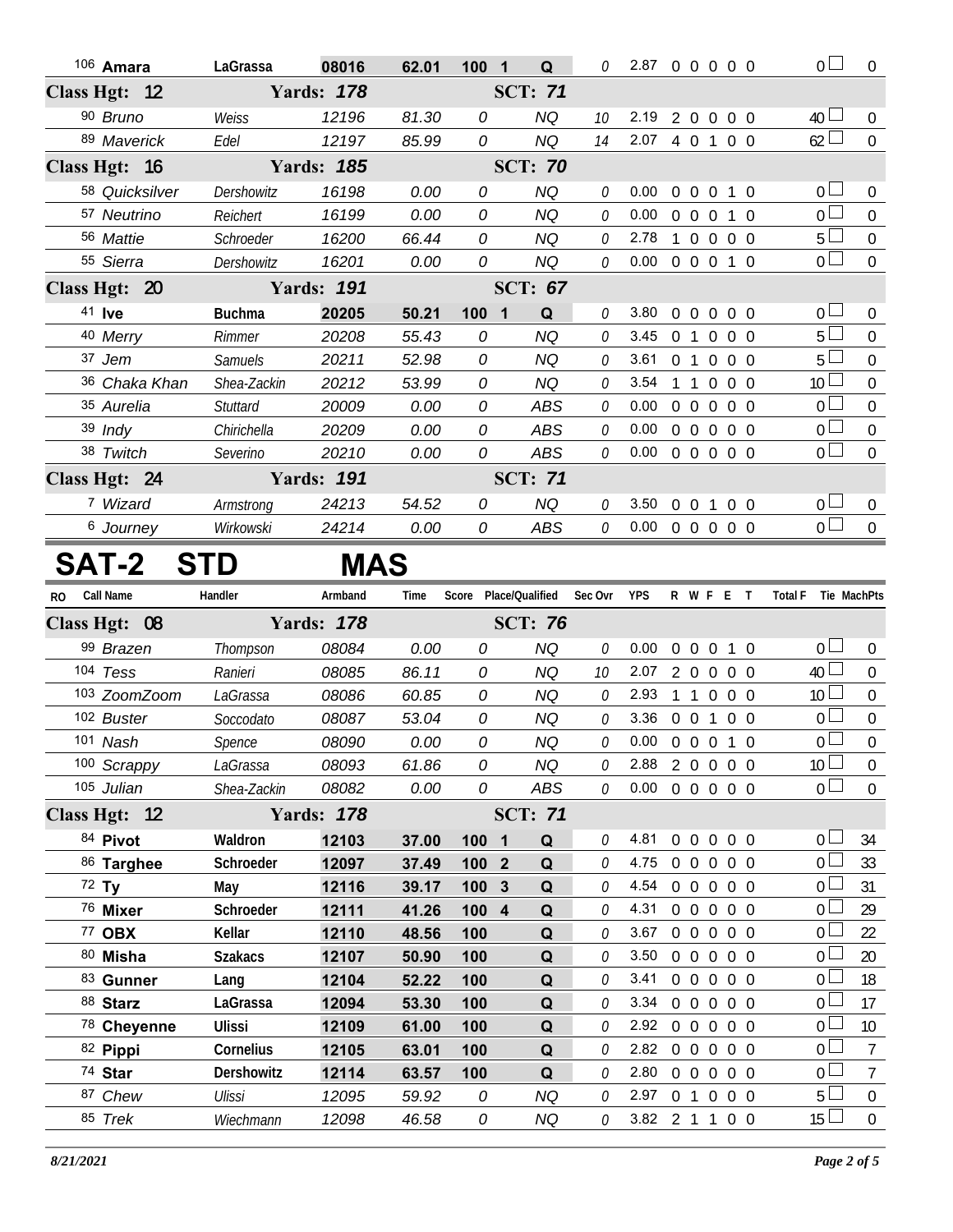| Class Hgt: 24                    |                  | <b>Yards: 191</b> |                |            |                         | <b>SCT: 71</b>     |        |                            |                |                   |                                  |                              |                               |                  |
|----------------------------------|------------------|-------------------|----------------|------------|-------------------------|--------------------|--------|----------------------------|----------------|-------------------|----------------------------------|------------------------------|-------------------------------|------------------|
| 23 Lucy                          | <b>Phillips</b>  | 20159             | 0.00           | 0          |                         | ABS                | 0      | 0.00                       |                |                   |                                  | 0 0 0 0 0                    | $\overline{0}$                | $\boldsymbol{0}$ |
| 30 Nala                          | <b>Bisesti</b>   | 20145             | 0.00           | 0          |                         | ABS                | 0      | 0.00                       | $0\quad 0$     |                   | $\overline{0}$                   | $0\quad 0$                   | 0 <sup>1</sup>                | $\mathbf 0$      |
| $10$ Sky                         | Patrick          | 20175             | 48.13          | 0          |                         | <b>NQ</b>          | 0      | 3.97                       | $0\quad 0$     |                   | $\mathbf{1}$                     | $0\quad 0$                   | 0 <sub>0</sub>                | $\boldsymbol{0}$ |
| $11$ Sir                         | Stevenson        | 20173             | 0.00           | 0          |                         | <b>NQ</b>          | 0      | 0.00                       | $0\quad 0$     |                   | $\overline{0}$                   | $1\quad0$                    | $\overline{0}$                | $\mathbf 0$      |
| 12 Artie Ross                    | Rose             | 20172             | 53.90          | 0          |                         | <b>NQ</b>          | 0      | 3.54                       |                | $\mathbf{1}$      |                                  | $0\quad 0\quad 0$            | 10 <sup>°</sup>               | $\boldsymbol{0}$ |
| 13 Dahlia                        | Halperin         | 20171             | 45.14          | 0          |                         | <b>NQ</b>          | 0      | 4.23                       | 1              | $\mathbf 0$       | $\overline{0}$                   | $0\quad 0$                   | 5                             | $\mathbf 0$      |
| 14 Edge                          | Fillips          | 20170             | 35.34          | 0          |                         | <b>NQ</b>          | 0      | 5.40                       | $0\quad 0$     |                   | $\mathbf{1}$                     | $0\quad 0$                   | $\overline{0}$                | $\boldsymbol{0}$ |
| 16 Sam                           | MacLeod          | 20167             | 72.77          | 0          |                         | <b>NQ</b>          | 5      | 2.62                       | 1              | $\overline{1}$    |                                  | $0\quad 0\quad 0$            | 25                            | $\mathbf 0$      |
| 17 Trixie                        | Parrett          | 20166             | 0.00           | 0          |                         | <b>NQ</b>          | 0      | 0.00                       | $0\quad 0$     |                   |                                  | $0$ 1 $0$                    | $\overline{0}$                | $\mathbf 0$      |
| 25 Keen                          | Dattoma          | 20154             | 0.00           | 0          |                         | NQ                 | 0      | 0.00                       | $0\quad 0$     |                   |                                  | $0$ 1 $0$                    | $\overline{0}$                | $\mathbf 0$      |
| 26 Kipper                        | Carson           | 20152             | 51.77          | 0          |                         | <b>NQ</b>          | 0      | 3.69                       |                |                   |                                  | 0 1 1 0 0                    | 5                             | $\mathbf 0$      |
| 27 Emma                          | Gechter          | 20150             | 0.00           | 0          |                         | <b>NQ</b>          | 0      | 0.00                       | $0\quad 0$     |                   |                                  | $0$ 1 $0$                    | $\overline{0}$                | $\mathbf 0$      |
| $29$ Fae                         | Schilling        | 20146             | 0.00           | 0          |                         | NQ                 | 0      | 0.00                       |                |                   |                                  | 0 0 0 1 0                    | $\overline{0}$                | $\mathbf 0$      |
| 31 Ghost                         | Patrick          | 20144             | 44.15          | 0          |                         | NQ                 | 0      | 4.33 0 0 1 0 0             |                |                   |                                  |                              | $\mathbf 0$                   | $\mathbf 0$      |
| 34 Phil                          | Salerno          | 20139             | 61.16          | 100        |                         | Q                  |        | 3.12                       |                |                   |                                  | 0 0 0 0 0                    | $\overline{0}$                | 5                |
| $9$ Regan                        | Jahn             | 20207             | 58.26          | 100        |                         | $\pmb{\mathsf{Q}}$ | 0      | 3.28 0 0 0 0 0             |                |                   |                                  |                              | $\overline{0}$                | 8                |
| 33 Kali                          | Egan             | 20140             | 57.57          | 100        |                         | $\mathbf Q$        | 0      | 3.32                       |                |                   |                                  | 0 0 0 0 0                    | $\overline{0}$                | 9                |
| 18 Vader                         | <b>Alex Loos</b> | 20165             | 51.10          | 100        |                         | Q                  | 0      | 3.74                       | $0\quad 0$     |                   | $\mathbf 0$                      | $0\quad 0$                   | 0 <sup>1</sup>                | 15               |
| 21 Kai                           | Huot-Singer      | 20162             | 49.00          | 100        |                         | Q                  | 0      | 3.90                       |                | $0\quad 0\quad 0$ |                                  | 0 <sub>0</sub>               | 0 l                           | 18               |
| $15$ Hops<br>8 Dozer             | Thompson         | 20168<br>20141    | 46.06<br>47.12 | 100<br>100 |                         | Q<br>Q             | 0      | 4.05                       | $0\quad 0$     |                   | $\overline{0}$                   | $0\quad 0$                   | 0 <sup>1</sup>                | 19               |
|                                  | Mellon           |                   | 45.40          |            |                         |                    | 0      | 4.15                       |                |                   |                                  | 00000                        | $\overline{0}$                | 20               |
| 28 Maewyn<br><sup>22</sup> Oskar | Rose<br>Patrick  | 20148<br>20160    | 43.63          | 100<br>100 |                         | Q<br>Q             | 0<br>0 | 4.21                       | $0\quad 0$     | $0\quad 0$        | $\overline{0}$<br>$\overline{0}$ | 0 <sub>0</sub><br>$0\quad 0$ | 0 <sup>1</sup>                | 21               |
| 32 O'Neill                       | Keeshen          | 20142             | 43.37          | 100 4      |                         | Q                  | 0      | 4.38                       | $0\quad 0$     |                   | $\overline{0}$                   | $0\quad 0$                   | $\mathbf 0$<br>$\overline{0}$ | 23<br>23         |
| $19$ Tag                         | Lechner          | 20164             | 41.62          | 100        | $\mathbf{3}$            | Q                  | 0      | 4.59<br>4.40               |                |                   |                                  | 00000                        | $\overline{0}$                | 25               |
| <sup>24</sup> Bowie              | Danielsen        | 20155             | 40.00          | 100        | $\overline{2}$          | Q                  | 0      | 4.78                       | $0\quad 0$     |                   |                                  | $0\quad 0\quad 0$            | $\overline{0}$                | 27               |
| $20$ Fray                        | Abel             | 20163             | 36.93          | 100 1      |                         | Q                  | 0      | 5.17                       | $0\quad 0$     |                   |                                  | $0\quad 0\quad 0$            | 0 <sup>1</sup>                | 30               |
| Class Hgt: 20                    |                  | <b>Yards: 191</b> |                |            |                         | <b>SCT: 67</b>     |        |                            |                |                   |                                  |                              |                               |                  |
| 47 Frankie                       | Koehler          | 16131             | 0.00           | 0          |                         | <b>ABS</b>         | 0      | $0.00 \t0 \t0 \t0 \t0 \t0$ |                |                   |                                  |                              | 0 <sup>2</sup>                | $\overline{0}$   |
| 45 Cao Runn                      | Bryden           | 16135             | 0.00           | 0          |                         | <b>NQ</b>          | 0      | 0.00                       |                | $0\quad 0\quad 0$ |                                  | 1 0                          | 0 <sub>0</sub>                | $\boldsymbol{0}$ |
| 46 Surf                          | Wiechmann        | 16132             | 0.00           | 0          |                         | <b>NQ</b>          | O      | 0.00                       |                | $0\quad 0\quad 0$ |                                  | $1\quad 0$                   | $\overline{0}$                | $\mathbf 0$      |
| 48 Sawyer                        | Ondeyka          | 16129             | 39.65          | 0          |                         | NQ                 | 0      | 4.67                       |                | $2 \t2 \t1$       |                                  | 0 <sub>0</sub>               | 20                            | $\mathbf 0$      |
| 51 Liza                          | Emanuel          | 16123             | 68.17          | 0          |                         | <b>NQ</b>          | 0      | 2.71                       | $\mathbf{1}$   | $\overline{1}$    | $\mathbf{1}$                     | $0\quad 0$                   | 10 <sup>°</sup>               | $\mathbf 0$      |
| 54 Lila                          | <b>Bunin</b>     | 16119             | 52.62          | 0          |                         | ΝQ                 | 0      | 3.52                       | $\mathbf{1}$   |                   |                                  | 3 0 0 0                      | 20 <sup>1</sup>               | $\overline{0}$   |
| 53 Isabel                        | Sutch            | 16121             | 58.41          | 100 4      |                         | Q                  | O      | 3.17                       |                | $0\quad 0\quad 0$ |                                  | $0\quad 0$                   | $\overline{0}$                | 11               |
| 52 Shine                         | Harrington       | 16122             | 50.67          | 100        | $\mathbf{3}$            | Q                  | 0      | 3.65                       |                |                   |                                  | 00000                        | $\overline{0}$                | 19               |
| 49 Rigby                         | Suttner          | 16128             | 38.75          | 100        | $\overline{\mathbf{2}}$ | Q                  | 0      | 4.77                       |                |                   |                                  | 00000                        | 0 <sup>1</sup>                | 31               |
| 50 Figment                       | Vargas           | 16125             | 35.92          | 1001       |                         | Q                  | 0      | 5.15                       | $\overline{0}$ | $\overline{0}$    |                                  | $0\quad 0\quad 0$            | 0 <sup>1</sup>                | 34               |
| Class Hgt: 16                    |                  | <b>Yards: 185</b> |                |            |                         | <b>SCT: 70</b>     |        |                            |                |                   |                                  |                              |                               |                  |
| 81 Blaze                         | Anderson         | 12106             | 0.00           | 0          |                         | <b>ABS</b>         | 0      | $0.00 \t0 \t0 \t0 \t0 \t0$ |                |                   |                                  |                              | 0 <sup>2</sup>                | $\overline{0}$   |
| 70 Ruby                          | Berry            | 12195             | 0.00           | 0          |                         | <b>NQ</b>          | 0      | 0.00                       |                | $0\quad 0\quad 0$ |                                  | 1 0                          | 0 <sup>1</sup>                | $\boldsymbol{0}$ |
| 71 Jelly Bean                    | Kapetanakis      | 12118             | 55.62          | 0          |                         | <b>NQ</b>          | 0      | 3.20                       | 1 1            |                   | $\mathbf{1}$                     | $0\quad 0$                   | 10 <sup>°</sup>               | $\mathbf 0$      |
| 73 Reggie                        | Emanuel          | 12115             | 83.95          | 0          |                         | ΝQ                 | 12     | 2.12                       |                |                   |                                  | 2 2 2 0 0                    | 56                            | $\mathbf 0$      |
| 75 Joy                           | Stoddard         | 12113             | 55.65          | 0          |                         | NQ                 | O      | 3.20                       |                |                   |                                  | 2 0 0 0 0                    | 10 <sup>°</sup>               | $\overline{0}$   |
| 79 Victory                       | Marlow           | 12108             | 66.67          | 0          |                         | <b>NQ</b>          |        | 2.67                       | 5              |                   |                                  | $0\quad 0\quad 0\quad 0$     | 25                            | $\overline{0}$   |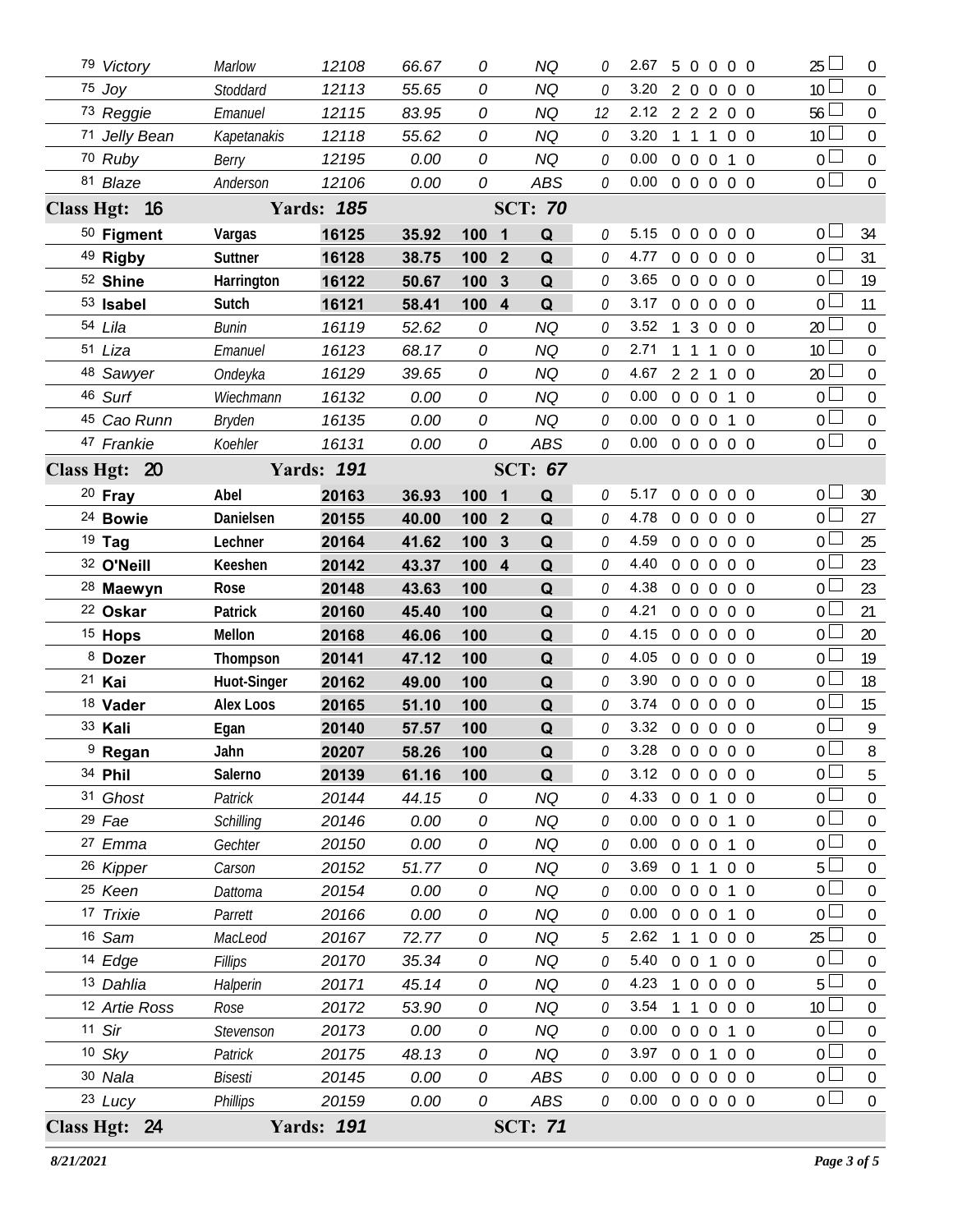| $3$ Shambhu                   | <b>Thorpe</b>     | 24182             | 52.64          | 100 1                     | Q              | 0       | 3.63                               |  | 00000                  |              | 0 <sub>0</sub>                    | 18             |
|-------------------------------|-------------------|-------------------|----------------|---------------------------|----------------|---------|------------------------------------|--|------------------------|--------------|-----------------------------------|----------------|
| <sup>5</sup> Kai              | <b>Thorpe</b>     | 24176             | 63.33          | 100 2                     | Q              | 0       | 3.02                               |  | 0 0 0 0 0              |              | $\overline{0}$                    | $\overline{7}$ |
| 4 Hunter                      | Pactwa            | 24180             | 0.00           | 0                         | <b>ABS</b>     | 0       | 0.00                               |  | 00000                  |              | $\overline{0}$                    | $\overline{0}$ |
| Class Hgt: 24C                |                   | <b>Yards: 191</b> |                |                           | <b>SCT: 67</b> |         |                                    |  |                        |              |                                   |                |
| <sup>2</sup> Chick            | Mosner            | 24C184            | 51.38          | 100 1                     | Q              | 0       | 3.72 0 0 0 0 0                     |  |                        |              | 0 <sub>0</sub>                    | -15            |
| <sup>1</sup> Sachi            | Kahn              | 24C185            | 0.00           | 0                         | ABS            | 0       | 0.00                               |  | 0 0 0 0 0              |              | 0 <sup>1</sup>                    | $\overline{0}$ |
| <b>SAT-2</b>                  | <b>STD</b>        | <b>NOV P</b>      |                |                           |                |         |                                    |  |                        |              |                                   |                |
| <b>Call Name</b><br>RO.       | Handler           | Armband           | Time           | Score Place/Qualified     |                | Sec Ovr | <b>YPS</b>                         |  | R W F E T              |              | <b>Total F</b><br>Tie MachPts     |                |
| Class Hgt: 20                 |                   | <b>Yards: 157</b> |                |                           | <b>SCT: 81</b> |         |                                    |  |                        |              |                                   |                |
| <sup>9</sup> GaBoing!         | Diaz              | 20015             | 0.00           | 0                         | <b>NQ</b>      | 0       | $0.00 \t0 \t0 \t0 \t1 \t0$         |  |                        |              | 0 <sub>1</sub>                    | $\overline{0}$ |
| <b>SAT-2</b>                  | <b>STD</b>        |                   | <b>OPENP</b>   |                           |                |         |                                    |  |                        |              |                                   |                |
| Call Name<br>RO.              | Handler           | Armband           | Time           | Score Place/Qualified     |                | Sec Ovr | <b>YPS</b>                         |  | R W F E T              |              | <b>Total F</b><br>Tie MachPts     |                |
| Class Hgt: 08                 |                   | <b>Yards: 172</b> |                |                           | <b>SCT: 83</b> |         |                                    |  |                        |              |                                   |                |
| <sup>13</sup> Moxie!          | Wagner            | 08004             | 49.53          | 95 <sub>1</sub>           | Q              | 0       | 3.47 1 0 0 0 0                     |  |                        |              | 5 <sub>1</sub>                    | $\overline{0}$ |
| Class Hgt: 12                 |                   | <b>Yards: 175</b> |                |                           | <b>SCT: 80</b> |         |                                    |  |                        |              |                                   |                |
| <sup>10</sup> Cheyenne        | Miller            | 12190             | 43.71          | 95 1                      | Q              | 0       | 4.00                               |  | 0 0 0 0 1              |              | $5+$                              | $\overline{0}$ |
| 11 Rocket                     | Harvey            | 12189             | 78.43          | 0                         | NQ             | 0       | 2.23 4 0 0 0 0                     |  |                        |              | $20 \Box$                         | $\mathbf 0$    |
| <b>SAT-2</b>                  | <b>STD</b>        | EX P              |                |                           |                |         |                                    |  |                        |              |                                   |                |
| <b>Call Name</b><br><b>RO</b> | Handler           | Armband           | Time           | Score Place/Qualified     |                | Sec Ovr | <b>YPS</b>                         |  | R W F E T              |              | <b>Total F</b><br>Tie MachPts     |                |
| Class Hgt: 16                 |                   | <b>Yards: 191</b> |                |                           | <b>SCT: 72</b> |         |                                    |  |                        |              |                                   |                |
| 69 Mingo                      | Spence            | 16191             | 46.09          | 0                         | NQ             | 0       | 4.14 0 1 1 0 0                     |  |                        |              | 5 <sub>1</sub>                    | $\overline{0}$ |
| Class Hgt: 20                 |                   | <b>Yards: 191</b> |                |                           | <b>SCT: 76</b> |         |                                    |  |                        |              |                                   |                |
| 44 Dina                       | Kipin Acerra      | 20193             | 84.81          | 0                         | NQ             |         | $8$ 2.25 1 0 0 0 0                 |  |                        |              | $29$ $\Box$                       | $\overline{0}$ |
| SAT-2                         | <b>STD</b>        |                   | <b>MAS P</b>   |                           |                |         |                                    |  |                        |              |                                   |                |
| RO Call Name                  | Handler           | Armband           | Time           | Score Place/Qualified     |                | Sec Ovr | YPS                                |  | R W F E                | $\mathsf{T}$ | Total F Tie MachPts               |                |
| Class Hgt: 04                 |                   | <b>Yards: 178</b> |                |                           | <b>SCT: 81</b> |         |                                    |  |                        |              |                                   |                |
| 110 <b>Bug</b>                | Kravetz           | 04044             | 63.39          | 100 1                     | Q              | 0       | 2.81                               |  | 0 0 0 0 0              |              | $0-$                              | 17             |
| 109 Poppy                     | Kravetz           | 04047             | 64.16          | 100 2                     | Q              | 0       | 2.77                               |  | 0 0 0 0 0              |              | 0 <sup>1</sup>                    | 16             |
| 111 Robin                     | Gagliardi         | 04043             | 0.00           | 0                         | ABS            | 0       | 0.00                               |  | 0 0 0 0 0              |              | 0 <sub>0</sub>                    | $\overline{0}$ |
| Class Hgt: 08                 |                   | <b>Yards: 178</b> |                |                           | <b>SCT: 76</b> |         |                                    |  |                        |              |                                   |                |
| 108 Sully                     | MacLeod           | 08049             | 48.29          | 100 1                     | Q              | 0       | 3.69                               |  | 0 0 0 0 0              |              | 0 <sub>0</sub>                    | 27             |
| 107 Epic                      | Harrington        | 08054             | 66.50          | 0                         | NQ             | 0       | 2.68 1 2 0 0 0                     |  |                        |              | $15 \Box$                         | $\mathbf{0}$   |
| Class Hgt: 12                 |                   | <b>Yards: 185</b> |                |                           | <b>SCT: 75</b> |         |                                    |  |                        |              |                                   |                |
| 93 Joey<br>92 Emma            | Albrizio          | 12061             | 44.88          | 100 1<br>100 <sub>2</sub> | Q              | 0<br>0  | 4.12 0 0 0 0 0<br>3.81             |  | 0 0 0 0 0              |              | $0-$<br>0 <sup>1</sup>            | 30<br>26       |
| 98 Rave                       |                   |                   |                |                           |                |         |                                    |  |                        |              |                                   |                |
|                               | Wrede             | 12062             | 48.61          |                           | $\mathbf Q$    |         |                                    |  |                        |              |                                   |                |
|                               | Berry             | 12055             | 53.67          | 100 3                     | Q              | 0<br>0  | 3.45<br>3.12                       |  | 0 0 0 0 0              |              | 0 L<br>0 <sup>1</sup>             | 21             |
| 95 Frankie<br>91 Romeo        | Saraceni<br>White | 12058<br>12063    | 59.35<br>62.64 | 100 4<br>100              | Q<br>Q         | 0       | 2.95                               |  | 0 0 0 0 0<br>0 0 0 0 0 |              | $0 -$                             | 15<br>12       |
| 97 Poof                       | Feldman           | 12056             | 0.00           | 0                         | <b>NQ</b>      | 0       | 0.00                               |  | 0 0 0 1 0              |              | 0 <sup>1</sup>                    | $\overline{0}$ |
| 96 Sundae<br>94 Ferris B.     | Kellar            | 12057             | 40.98          | 0                         | <b>NQ</b>      | 0       | 4.51<br>$0.00 \t0 \t0 \t0 \t1 \t0$ |  | 1 1 1 0 0              |              | 10 <sup>1</sup><br>0 <sub>0</sub> | $\pmb{0}$      |